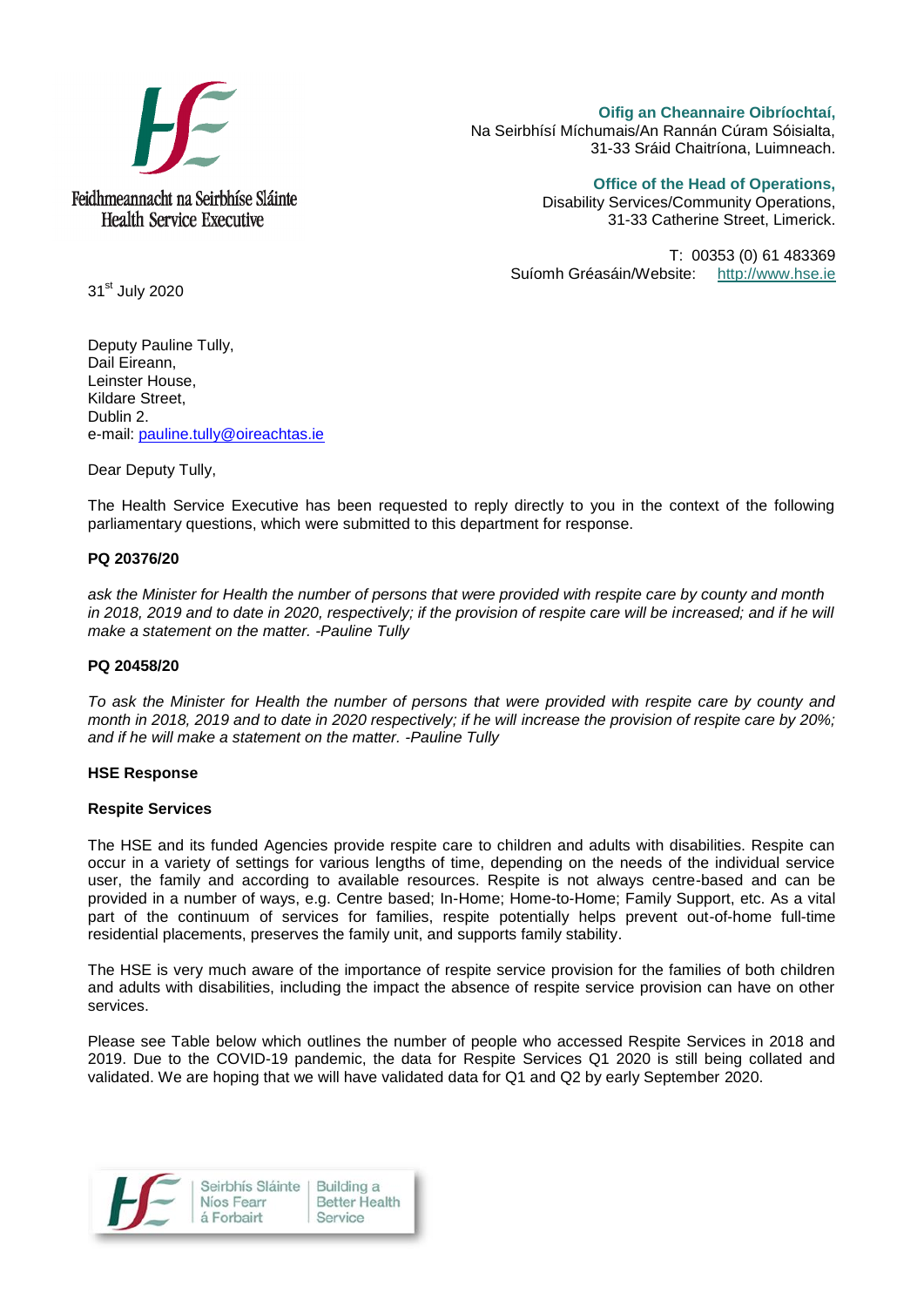| <b>CHO</b>            | No of people with a disability<br>in receipt of respite services |               |
|-----------------------|------------------------------------------------------------------|---------------|
| <b>National Total</b> | 2018<br>6,255                                                    | 2019<br>6,590 |
| CHO <sub>1</sub>      | 384                                                              | 420           |
| CHO <sub>2</sub>      | 905                                                              | 881           |
| CHO <sub>3</sub>      | 572                                                              | 611           |
| CHO <sub>4</sub>      | 933                                                              | 893           |
| CHO <sub>5</sub>      | 560                                                              | 849           |
| CHO <sub>6</sub>      | 383                                                              | 351           |
| CHO <sub>7</sub>      | 881                                                              | 923           |
| CHO <sub>8</sub>      | 857                                                              | 956           |
| CHO <sub>9</sub>      | 780                                                              | 706           |

The provision of residential respite services has come under increasing pressure in the past couple of years due to a number of impacting factors such as,

- an increase in the number of children and adults who are seeking access to respite as a reflection of general population increase;
- increasing levels of complexity across the sector due to better and improved health care;
- an increase in the age of people with a disability resulting in people presenting with "changing needs".

In addition, a significant number of respite beds have been utilised for long term residential placements due to the presenting complexity of the individual with a disability and also due to home circumstances, therefore, the numbers of people with disabilities in receipt of residential respite services and the corresponding number of respite nights has reduced when compared to previous activity.

A further impact to the delivery of respite has been in response to the regulation of service provision as set by the Health Information and Quality Authority regulatory and policy context. HIQA has established and set the way in which residential/respite services is provided requiring the Agencies comply with regulatory standards in order to meet regulation. Standards specify a requirement for personal and appropriate space impacting on the capacity and Statement of Purpose for a Designated Centre. This has had a direct impact on capacity where respite beds are no longer allowed within a residential setting e.g. vacated by residents who go home at weekends or for holidays, can no longer be used for respite. Implementation of the national policy on congregated settings (Time to Move on from Congregated Settings Policy) is also affecting capacity.

### **2020 Developments**

The need for increased respite facilities is acknowledged and the HSE continues to work with agencies to explore various ways of responding to this need. Prior to the public health emergency with regard to COVID-19 and in accordance with the National Service Plan 2020, the HSE was committed to provide 33,712 day only respite sessions and 166,183 nights (with or without day respite) to people with disabilities in 2020. In addition, the HSE will provide 144 intensive transitional support packages for children and young people with complex / high support needs, which will include planned residential respite interventions and access to planned extended day / weekend and summer day based activities.

### **Cost of increasing respite care service provision**

The manner in which funding is allocated/distributed allows for a distinction between broad categories of funding such as services for older people, primary care and disabilities in general. Disability services are provided based on the needs of an individual rather than by the actual type of disability or service required.

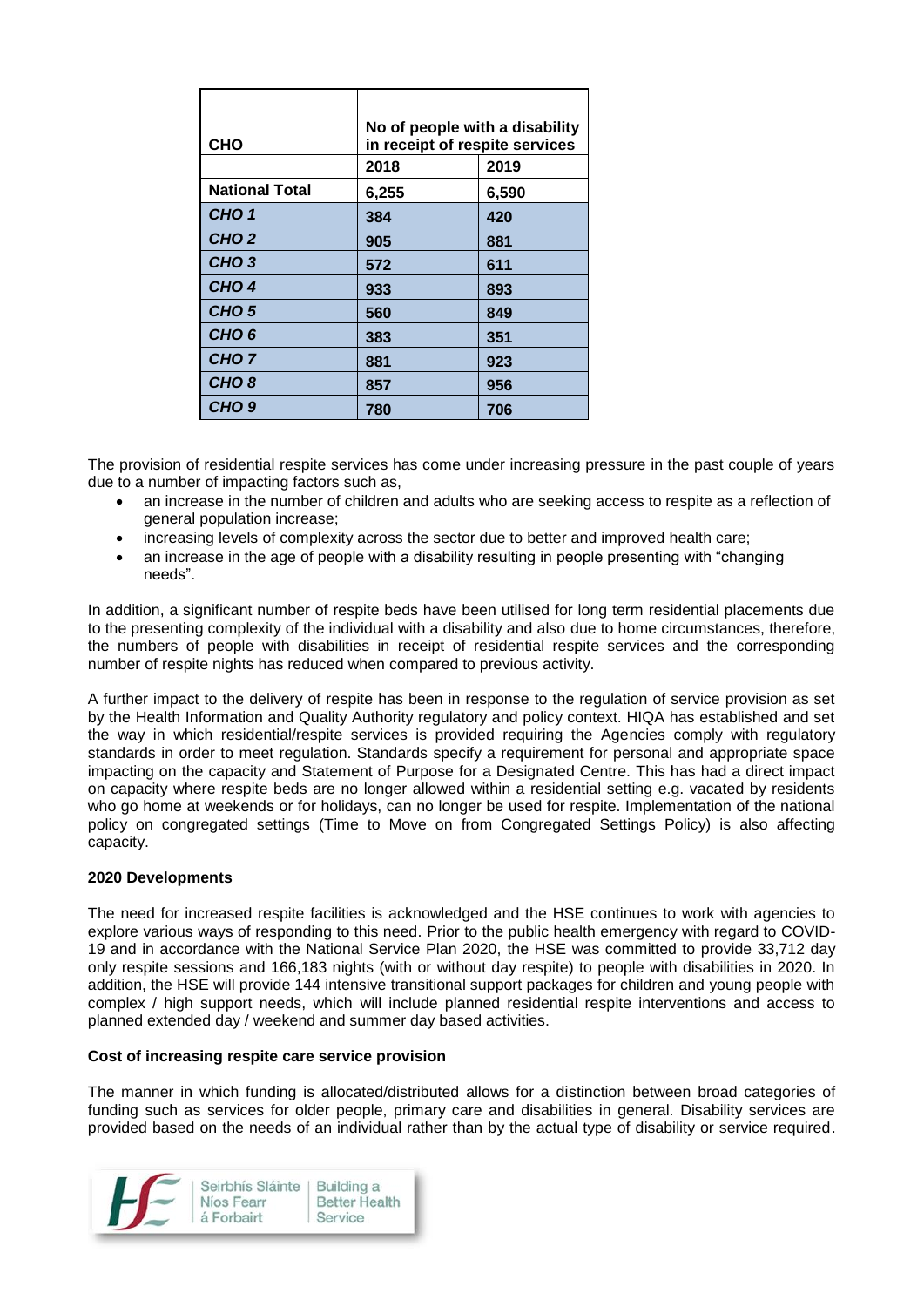Funding allocated to respite services is not routinely collated and aggregated into a statistical profile, however, in 2018, the Minister for Health announced an additional €10 million for the HSE, specifically to enhance respite care in the disability sector. In accordance with the National Service Plan for 2018, the HSE committed to providing:

- An additional respite house in each of the nine CHO areas which will support 450 individuals in a full year and 251 in 2018 (€5m).
- Three additional respite houses in the greater Dublin areas (CHOs 7, 8 and 9) to support a further 225 individuals in a full year and 143 in 2018 (€3m).
- Alternative models of respite to support 250 individuals with disability  $(\epsilon 2m)$ .

The funding provided for the equivalent of 12 new houses, 1 in each CHO, and 3 in the Greater Dublin area. This resulted in an additional 6,455 bed nights delivered to 763 people.

Alternative respite in the form of summer camps, evening and Saturday clubs were also put in place, benefiting hundreds of adults and children. Community-Based, alternative respite projects delivered 15,144 'in home' Respite Hours, to 400 users and 1,296 Saturday/Evening/Holiday Club 'sessions' to 1,500 people.

Approximately €54 million was spent on respite services in 2018, providing around 160,000 overnight respite and 36,000 day only respite sessions to 6,500 people with a disability. To increase this level of service provision by 20% would cost approximately €11 million. However, it should be noted that this was prior to the onset of the COVID-19 pandemic; the HSE, in conjunction with Service Providers are currently working on service resumption plans and will have more information in respect of revised costs when that process is complete.

# **Roadmap for Reopening**

In relation to Respite Services specifically, we know that a number of Respite Centres continued to operate during the pandemic, albeit at a reduced capacity; while others were temporarily re-purposed as isolation facilities.

Processes are underway in order to plan for the reintroduction of non-Covid services. In that regard the HSE has now developed a number of important guidance documents to assist disability services. These are now available on the website below and are as follows:

<https://www.hse.ie/eng/services/news/newsfeatures/covid19-updates/partner-resources/>

- 1. Framework for Resumption of Adult Day Services;
- 2. Reshaping Disability Services From 2020 & Beyond

The above web-link also contains a range of guidance material that was developed to support people with disabilities, families and staff including:

- Alternative Models of Care (Non-Residential)
- Frequently Asked Questions for People with Disabilities and Carers.
- Streamlined Health Passport for people with disabilities who are admitted to hospital
- Guidance on Use of PPE in Disability Services
- Guidance for supporting adults in a community residence/at home
- Guidance of supporting children in a community residence/at home
- Support coordination in a pandemic; practical checklist to avoid stressors for service users

The FAQ, in particular, explains the pathway for supports for family carers and includes dedicated guidance and advice on a range of issues relating to COVID-19 together with a list of local and national helpline numbers.

The HSE and disability representative bodies recognise that people with disabilities want their services resumed as quickly as possible. However, it may not be possible to restore services in exactly the same way